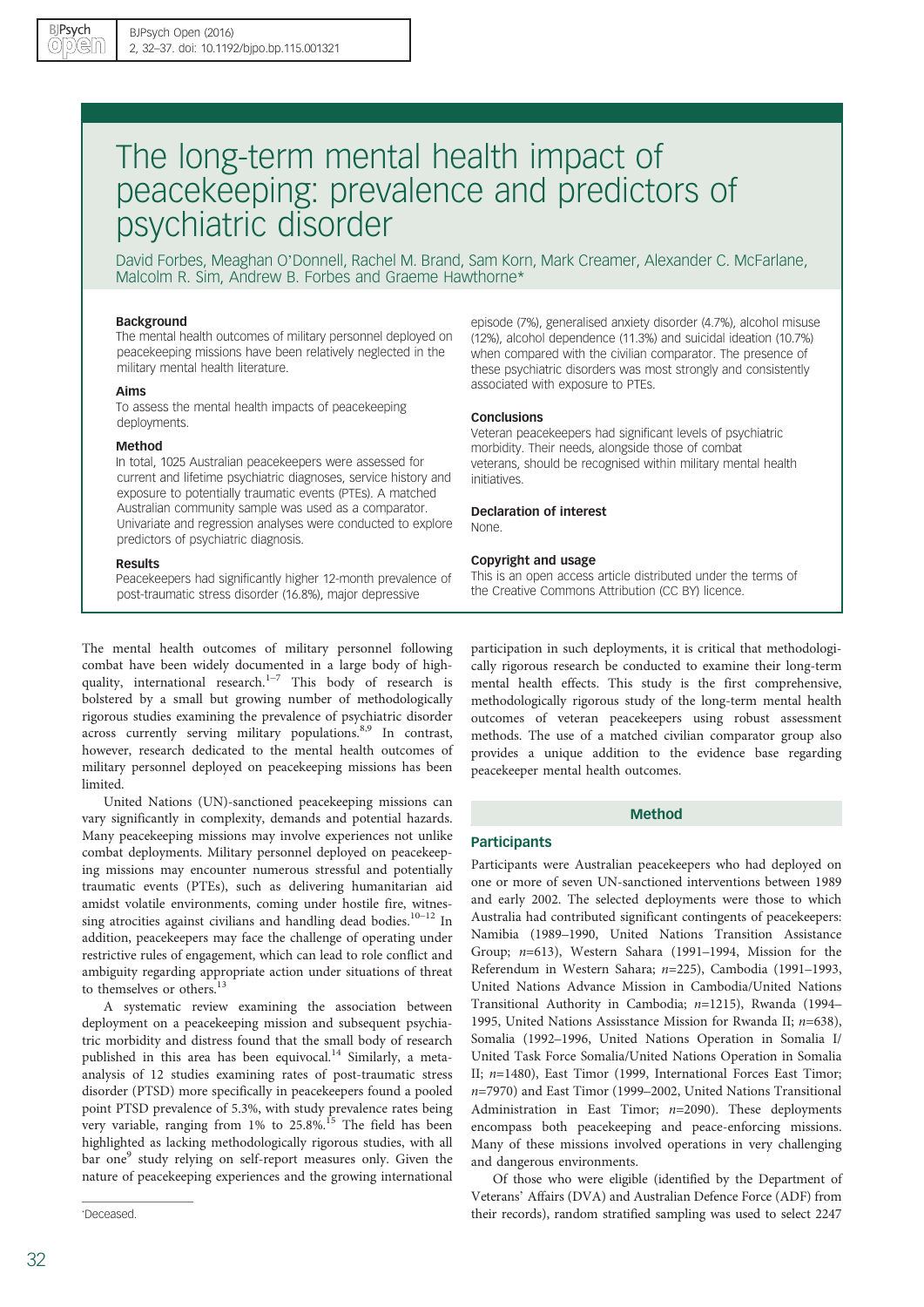peacekeepers to be invited to participate. This sample size was ascertained using power analyses, plus oversampling by 50% to allow for low participation rates. This base sample was then increased by 25% to avoid reduced statistical power due to clustering.

## Comparator sample

To allow for comparisons with the civilian population, a matched sample was drawn from the 2007 National Survey of Mental Health and Wellbeing (NSMHWB).<sup>16</sup> This was a large-scale epidemiological study which investigated the prevalence of common psychiatric disorders in the Australian general population. The full NSMHWB sample was a nationally representative sample of 8841 people aged 16–85 living in Australia, selected through random, stratified, multistage area sampling. Confidentiality restrictions prohibited any attempt to match NSMHWB data at an individual level; therefore, matching was carried out at an aggregate level. Aggregate variables of interest from the peacekeepers' data were matched with variables from the NSMHWB where these variables were collapsed to form suitable aggregates. The variables used were gender (male/female), age (5-year cohorts), relationship status (single/partnered/separated or divorced or widowed) and education attainment (primary/high/ trade or technical and further education (TAFE)/college or university degree). The NSMHWB database (excluding veterans) was searched for matching logical aggregate groups and group membership adjusted to achieve a 1:1 relationship with study peacekeepers through randomly sampling the necessary proportion to achieve similar sized groups. This resulted in a comparison group matched for gender, age, education and relationship status against which to compare study peacekeeper participants.

#### Measures

The prevalence of current (within the past 12 months) and lifetime psychiatric diagnoses in the peacekeeper sample were assessed using the World Mental Health Survey Initiative version of the World Health Organization's Composite International Diagnostic Interview, Version 3.0 (CIDI).<sup>17</sup> The CIDI 3.0 has excellent psychometric properties.<sup>17</sup> A modified Australian version of the CIDI was used for the NSMHWB and was therefore also used in the peacekeeper sample. Diagnosis using the CIDI was based on the ICD-10 diagnostic algorithm.<sup>18</sup> To reduce burden on participants, four diagnostic modules were administered to the peacekeepers: PTSD, major depressive episode, generalised anxiety disorder and alcohol/substance use disorders. These four modules were selected because previous research with Australian veterans has identified these conditions as being likely to show elevated rates. Suicidal ideation, plans and attempts were also assessed using the CIDI. The CIDI elicits the age at first symptom onset, which was used in combination with the age at first deployment to calculate pre-deployment prevalence. In the civilian comparator sample, the comparison prevalence rates for pre-deployment were calculated by specifying a cut-off for age at onset as 26 years, which was the median age of peacekeepers' first deployment.

Standardised self-report questionnaires were also administered to the peacekeeper sample to gather demographic information and military service history. Exposures to PTEs generally across the lifespan were measured using the Life Events Checklist (LEC),<sup>19</sup> a widely used self-report measure designed to screen for PTEs in a respondent's lifetime. The LEC probes experience of 16 PTEs, based on DSM-IV criterion A events. The LEC has been found to have good psychometric properties.<sup>19</sup> Exposures to PTEs specifically on deployment were measured using the Traumatic Stress Exposure Scale-Revision 2 (TSES-R2).<sup>20</sup> The TSES-R2 is a 12-item checklist designed to measure the frequency of PTEs during deployment and the severity of associated fear and/or horror experienced at the time of the event and currently. The TSES-R2 was developed with peacekeepers in East Timor and has since been used extensively in the ADF in peacekeeping and combat settings. It has good test-retest reliability.<sup>20</sup>

# Ethics

Ethical approval for the study was obtained from the Australian DVA Human Research Ethics Committee, the ADF Human Research Ethics Committee and The University of Melbourne Human Research Ethics Committee. After a description of the study was mailed to the participants, written informed consent was obtained from all participants by return mail.

# Statistical analysis

Descriptive statistics were used to provide information on the nature and prevalence of key variables. Key comparisons were explored using tests of significance including t-tests, analysis of variance, chi-squared and odds ratios. Univariate analyses were used to explore key predictors of psychiatric disorder, with significant variables then entered into a multivariate logistical regression model for the most prevalent disorder, PTSD.

## Results

# **Participants**

A total of 2247 invitations were mailed to peacekeepers. A total of 163 were returned because the recipient was not known at the address, leaving 2084 letters delivered. Six hundred peacekeepers did not respond to the invitation. The initial participation comprised 1311 peacekeeper veterans who consented to take part (88% of the remaining 1484 who were contactable). The final sample comprised 1025 participants who completed the CIDI (69% of those who were contactable). Information regarding participant demographics is included in Table 1.

Study participants (i.e. full completers,  $n=1025$ ) were significantly older than non-responders (including those who were not contactable and who failed to complete all measures,  $n=1222$ , P<0.01) and were from a higher socioeconomic background (P<0.03). The Somalia and East Timor deployments had significantly lower response rates, whereas higher response rates were obtained from the deployments to Cambodia, Namibia and Western Sahara (P<0.01).

## Trauma exposure on deployment

TSES-R2 data were available for 1014 of the participants. These participants reported high levels of exposure to PTEs on deployment, with the most common being threat of injury (83%) or death (77%), seeing dead bodies (78%), witnessing degradation and misery (72%), and hearing of a friend or co-worker being injured or killed (64%). Causing the death (17%) or injury (20%) of another person was the least reported. Most peacekeepers reported being exposed either to particular events multiple times or to multiple types of PTEs.

Details of cumulative exposure to PTEs, based on the scores of the TSES-R2, are provided in Table 2. Notably, there were significant differences in exposure to PTEs by deployment, with those deployed to Somalia and Rwanda reporting the highest numbers. The same pattern of highest reporting in Somalia and Rwanda was observed for the measures of fear and/or horror associated with the exposures at the time and currently.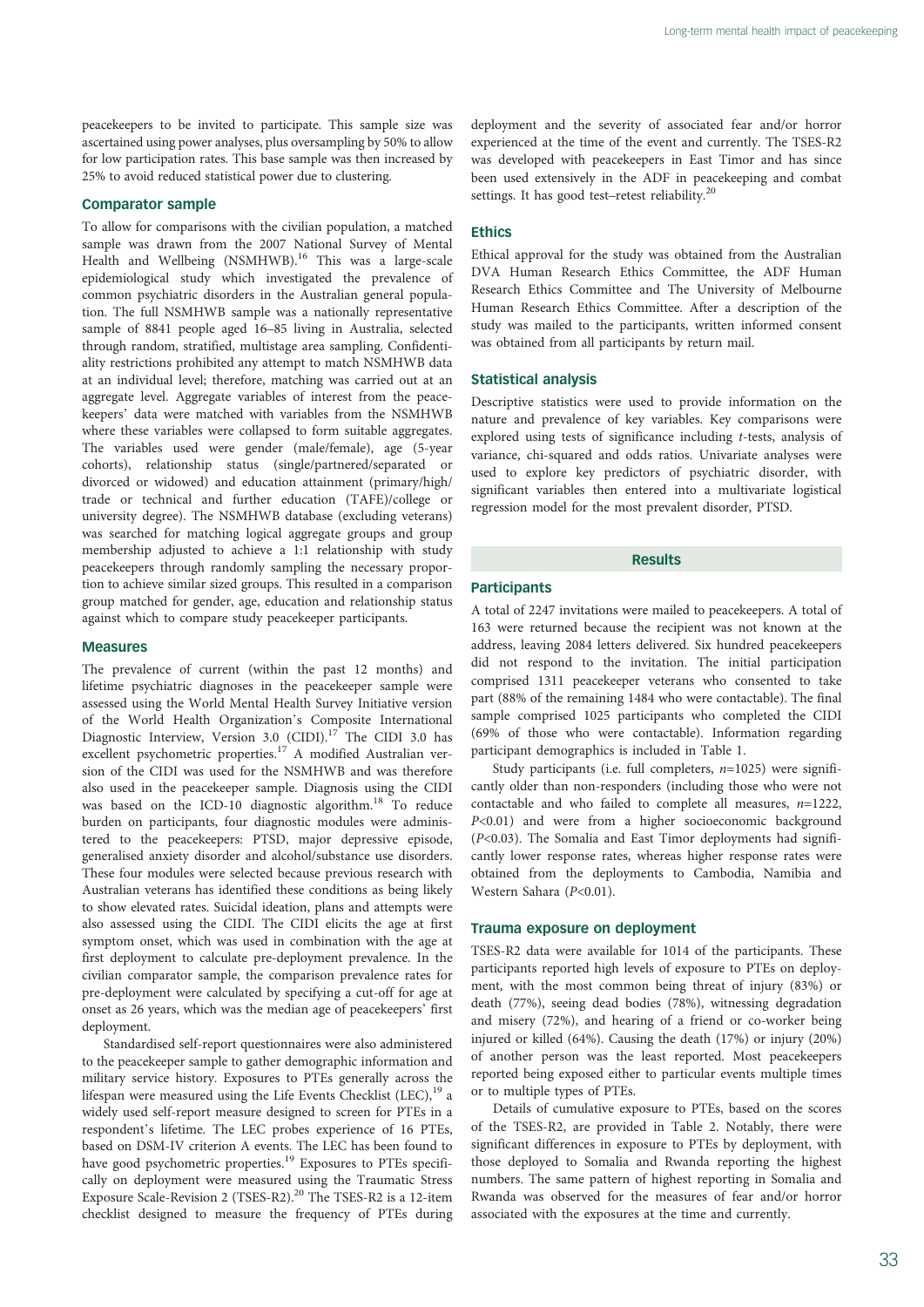| Table 1<br>Participant demographics ( $n=1025$ )                                                                                                                                                                                                                                                                                              |          |
|-----------------------------------------------------------------------------------------------------------------------------------------------------------------------------------------------------------------------------------------------------------------------------------------------------------------------------------------------|----------|
|                                                                                                                                                                                                                                                                                                                                               | Total, % |
| Age group, years                                                                                                                                                                                                                                                                                                                              |          |
| $0 - 39$                                                                                                                                                                                                                                                                                                                                      | 19.5     |
| 40-49                                                                                                                                                                                                                                                                                                                                         | 48.8     |
| 50-59                                                                                                                                                                                                                                                                                                                                         | 23.8     |
| $60+$                                                                                                                                                                                                                                                                                                                                         | 7.8      |
| Age, years: mean                                                                                                                                                                                                                                                                                                                              | 46.5     |
| Gender                                                                                                                                                                                                                                                                                                                                        |          |
| Male                                                                                                                                                                                                                                                                                                                                          | 95.5     |
| Female                                                                                                                                                                                                                                                                                                                                        | 4.5      |
| Educational attainment                                                                                                                                                                                                                                                                                                                        |          |
| Primary school                                                                                                                                                                                                                                                                                                                                | 1.3      |
| Trade certificate                                                                                                                                                                                                                                                                                                                             | 42.0     |
| High school                                                                                                                                                                                                                                                                                                                                   | 35.6     |
| University/College degree                                                                                                                                                                                                                                                                                                                     | 21.1     |
| Relationship                                                                                                                                                                                                                                                                                                                                  |          |
| Single                                                                                                                                                                                                                                                                                                                                        | 7.0      |
| Married/de facto                                                                                                                                                                                                                                                                                                                              | 81.3     |
| Divorced/separated                                                                                                                                                                                                                                                                                                                            | 11.7     |
| Work status (current)                                                                                                                                                                                                                                                                                                                         |          |
| Working full or part-time                                                                                                                                                                                                                                                                                                                     | 74.9     |
| Out of workforce                                                                                                                                                                                                                                                                                                                              | 4.9      |
| Retired or on benefits                                                                                                                                                                                                                                                                                                                        | 20.2     |
| Household income, \$                                                                                                                                                                                                                                                                                                                          |          |
| 0-24 999                                                                                                                                                                                                                                                                                                                                      | 4.0      |
| 25 000-49 999                                                                                                                                                                                                                                                                                                                                 | 12.2     |
| 50 000-74 999                                                                                                                                                                                                                                                                                                                                 | 24.7     |
| 75000-99999                                                                                                                                                                                                                                                                                                                                   | 20.4     |
| 100 000+                                                                                                                                                                                                                                                                                                                                      | 38.5     |
| Pension status                                                                                                                                                                                                                                                                                                                                |          |
| Receiving benefits                                                                                                                                                                                                                                                                                                                            | 43.4     |
| Not receiving benefits                                                                                                                                                                                                                                                                                                                        | 56.6     |
| Number of times deployed <sup>a</sup>                                                                                                                                                                                                                                                                                                         |          |
| 1                                                                                                                                                                                                                                                                                                                                             | 73.6     |
| $\mathfrak{p}$                                                                                                                                                                                                                                                                                                                                | 19.1     |
| $3+$                                                                                                                                                                                                                                                                                                                                          | 7.3      |
| Number of study deploymentsb<br>1                                                                                                                                                                                                                                                                                                             |          |
|                                                                                                                                                                                                                                                                                                                                               | 87.0     |
| $2+$                                                                                                                                                                                                                                                                                                                                          | 13.0     |
| a. Number of times deployed refers to the number of deployments in the participant's<br>career, including deployments outside of the study deployments.<br>b. Number of study deployments refers solely to the number of times participants<br>have been deployed specifically to the peacekeeping deployments in the scope of<br>this study. |          |

# Traumatic life events exposure

In terms of overall life experiences, the most common PTEs were transport accidents (56%), physical assaults (49%) and the sudden unexpected death of someone close (41%).

# Criterion A events

Peacekeepers who met criteria for a PTSD diagnosis were significantly more likely than their civilian counterparts to report peacekeeping, combat and witnessing atrocities as the Criterion A event ( $\chi^2$ +82.44, d.f.=5, P<0.01), with 27% of peacekeepers with PTSD reporting peacekeeping as their index traumatic event, 16% reporting a combat experience and 12% reporting witnessing atrocities.

# Pre-deployment mental health

The prevalence of mental health disorders pre-deployment was very low – significantly lower for PTSD (2.7%), major depressive episode (1.3%) and generalised anxiety disorder (1.1%) than the NSMHWB civilian cohort (6.1%, 5.6% and 3.9% respectively). Pre-deployment alcohol use disorders were significantly more prevalent among peacekeepers (alcohol misuse 34.6%, alcohol dependence 8.7%) than in the civilian sample (29.5% and 3.5% respectively).

# The prevalence of psychiatric disorder

A total of 29.9% of peacekeepers met criteria for at least one CIDIdiagnosed ICD-10 psychiatric disorder. This compares with 12.2% of the civilian NSMHWB sample. As demonstrated in Table 3, psychiatric comorbidity was common in the peacekeeper sample, with 21.6% having one diagnosis, 6.8% having two and 1.5% having three or more. Peacekeepers were significantly more likely to have more disorders than their civilian counterparts.

Comparisons between the prevalence rates of the peacekeeper sample and the NSMHWB civilian comparator sample are shown in Table 3. Rates for the peacekeepers were significantly higher than their civilian counterparts for all disorders, except substance dependence where the rate was higher but did not reach statistical significance.

Notably, there were no significant differences in rates of psychiatric disorder between different peacekeeping deployments. Peacekeepers deployed to Somalia and Rwanda showed the highest rates of PTSD, but this did not reach statistical significance.

# **Suicidality**

Twelve-month prevalence frequencies for suicidal ideation, suicide plan and suicide attempt are also shown in Table 3. Overall, the level of suicidality in this sample was high, with 10.7% reporting suicidal ideation, 5.8% a suicide plan and 1% a suicide attempt. This is significantly higher than the NSMHWB civilian cohort.

| Table 2                                                                                                                                                                         |                    |                                 |      | Deployment-related traumatic stress exposure assessed by the Traumatic Stress Exposure Scale – R2 (TSES-R2), by deployment <sup>a</sup> |      |                                    |                                 |
|---------------------------------------------------------------------------------------------------------------------------------------------------------------------------------|--------------------|---------------------------------|------|-----------------------------------------------------------------------------------------------------------------------------------------|------|------------------------------------|---------------------------------|
|                                                                                                                                                                                 |                    | TSES-R2: frequency              |      | TSFS-R2: fear and/or horror<br>at the time                                                                                              |      | TSFS-R2: fear and/or<br>horror now |                                 |
| Deployment                                                                                                                                                                      | $\eta$             | Mean                            | s.d. | Mean                                                                                                                                    | s.d. | Mean                               | s.d.                            |
| Cambodia                                                                                                                                                                        | 293                | 9.43                            | 4.83 | 9.00                                                                                                                                    | 6.38 | 5.56                               | 6.54                            |
| Namibia                                                                                                                                                                         | 193                | 8.03                            | 4.91 | 7.81                                                                                                                                    | 5.67 | 4.70                               | 5.54                            |
| Rwanda                                                                                                                                                                          | 110                | 11.51                           | 5.09 | 10.92                                                                                                                                   | 6.78 | 8.54                               | 8.09                            |
| Western Sahara                                                                                                                                                                  | 38                 | 6.55                            | 5.16 | 7.61                                                                                                                                    | 7.35 | 5.21                               | 8.11                            |
| Somalia                                                                                                                                                                         | 214                | 11.44                           | 4.81 | 10.84                                                                                                                                   | 6.85 | 8.21                               | 8.29                            |
| East Timor (INTERFET)                                                                                                                                                           | 65                 | 8.14                            | 5.49 | 7.58                                                                                                                                    | 6.04 | 3.68                               | 4.87                            |
| East Timor (UNTAET)                                                                                                                                                             | 101                | 7.37                            | 4.81 | 6.09                                                                                                                                    | 5.09 | 4.43                               | 5.44                            |
| Total                                                                                                                                                                           | 1014               | 9.42                            | 5.16 | 8.97                                                                                                                                    | 6.48 | 6.07                               | 7.03                            |
| <b>Statistics</b>                                                                                                                                                               |                    | Kruskal–Wallis $\chi^2$ =95.28, |      | Kruskal–Wallis $\chi^2$ =59.89,                                                                                                         |      |                                    | Kruskal–Wallis $\chi^2$ =47.17, |
|                                                                                                                                                                                 | d.f.=6, $P < 0.01$ |                                 |      | d.f.=6, $P<0.01$                                                                                                                        |      | $d.f.=6. P < 0.01$                 |                                 |
| INTERFET, International Forces East Timor: UNTAET, United Nations Transitional Administration in East Timor,<br>a TSES-R2 data were available for 1014 of the 1025 participants |                    |                                 |      |                                                                                                                                         |      |                                    |                                 |

a. TSES-R2 data were available for 1014 of the 1025 participants.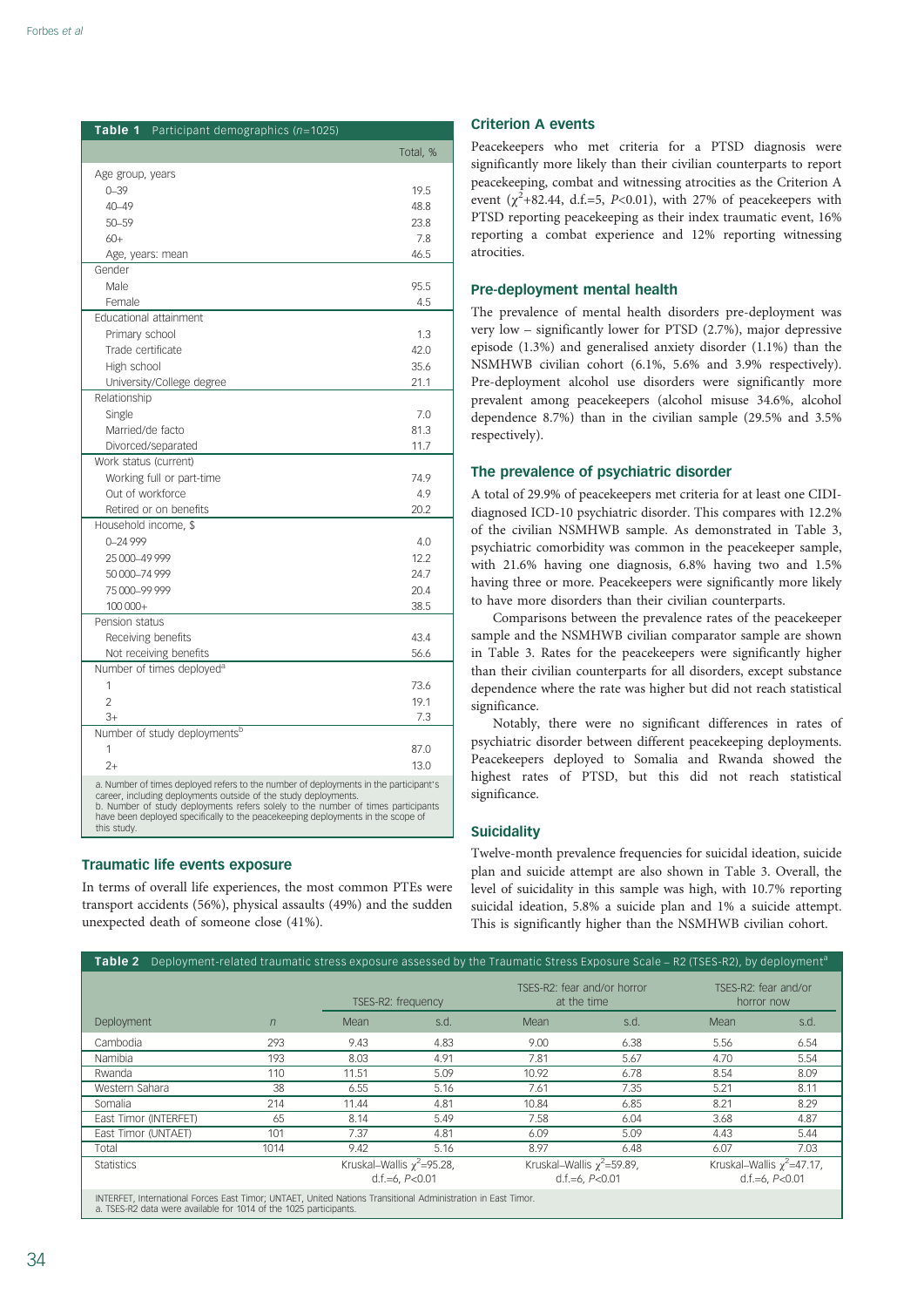| Twelve-month CIDI diagnosed psychiatric disorder comparisons<br>Table 3                                                      |                                |                              |                                  |  |  |  |
|------------------------------------------------------------------------------------------------------------------------------|--------------------------------|------------------------------|----------------------------------|--|--|--|
|                                                                                                                              | PK total sample $(n=1025)$ , % | NSMHWB sample $(n=1025)$ , % | <b>Statistics</b>                |  |  |  |
| Post-traumatic stress disorder                                                                                               | 16.8                           | 6.0                          | $x^2$ =59.66, d.f.=1, P<0.01     |  |  |  |
| Generalised anxiety disorder                                                                                                 | 4.7                            | 2.9                          | $x^2$ =4.32, d.f.=1, P=0.04      |  |  |  |
| Major depressive episode                                                                                                     | 7.0                            | 2.8                          | $\chi^2$ =19.26, d.f.=1, P<0.01  |  |  |  |
| Alcohol misuse                                                                                                               | 12.0                           | 3.5                          | $x^2$ =51.61, d.f.=1, P<0.01     |  |  |  |
| Alcohol dependence                                                                                                           | 11.3                           | 3.6                          | $x^2$ =44.08, d.f.=1, P<0.01     |  |  |  |
| Substance dependence                                                                                                         | 2.6                            | 0.7                          | $x^2$ =0.78, d.f.=1, P=0.38      |  |  |  |
| Suicidal ideation                                                                                                            | 10.7                           | 2.7                          | $\chi^2$ =51.35, d.f.=1, P<0.01  |  |  |  |
| Suicide plan                                                                                                                 | 5.8                            | 0.7                          | $\chi^2$ =42.33, d.f.=1, P<0.01  |  |  |  |
| Suicide attempt                                                                                                              | 1.0                            | 0.2                          | $x^2$ =5.37, d.f.=1, P=0.02      |  |  |  |
| Number of CIDI disorders                                                                                                     |                                |                              |                                  |  |  |  |
|                                                                                                                              | 21.6                           | 9.7                          |                                  |  |  |  |
| $\overline{2}$                                                                                                               | 6.8                            | 1.7                          |                                  |  |  |  |
| $3+$                                                                                                                         | 1.5                            | 0.8                          | $\chi^2$ =167.05, d.f.=2, P<0.01 |  |  |  |
| CIDI, Composite International Diagnostic Interview; NSMHWB, National Survey of Mental Health and Wellbeing; PK, peacekeeper. |                                |                              |                                  |  |  |  |

## Correlates and predictors of psychiatric disorder

Univariate analyses yielded several variables which were significantly correlated with psychiatric outcomes. These are represented in Table 4. Demographic variables showed some significant associations. Income level was significantly related to PTSD and major depressive episode (and less so to alcohol use disorders). Employment status (working v. being retired or in receipt of benefits) was strongly associated with all disorders.

Both lifetime- and deployment-related trauma exposures were significantly associated with all psychiatric disorders. Similar relationships were found for reported fear or horror at the time of the deployment trauma exposure.

Those participants who had deployed more than once were no more likely than those with single deployment histories to meet criteria for alcohol use disorders or generalised anxiety disorder. There was a significant relationship between the number of deployments and major depressive episode – those veterans with multiple deployments more likely to meet criteria for major depressive episode. Age at the time of deployment was related to PTSD only, with those participants who were older at the time of deployment being more likely to have current PTSD (mean age was 28 years for those with PTSD and 26 years for those without).

Predictors of the most prevalent disorder, PTSD, were explored in further depth using multivariate analyses. When all significant predictor variables from the univariate analyses were combined, the logistic regression model showed that 12-month PTSD was a function of PTE exposure (both deployment and lifetime non-deployment exposure), fear or horror experienced at the time of deployment PTEs and being out of the workforce. This model is shown in Table 5.

# **Discussion**

This research has significant implications for understanding and responding to the needs of military personnel internationally following peacekeeping deployments. Most importantly, the findings reveal a concerning rate of psychopathology in peacekeeping veterans, with over a quarter (30%) reporting diagnosable psychiatric disorders. In addition, relatively high rates of comorbidity were apparent, with alarmingly high levels of suicidal

# Table 4 Predictors of psychiatric disorder: univariate analyses, by disorder<sup>4</sup>

|                                                                                                                                                                                                                               |                         | Test statistic (d.f.)             |                                 |                             |                |                       |
|-------------------------------------------------------------------------------------------------------------------------------------------------------------------------------------------------------------------------------|-------------------------|-----------------------------------|---------------------------------|-----------------------------|----------------|-----------------------|
|                                                                                                                                                                                                                               | Statistical test        | Post-traumatic<br>stress disorder | Generalised anxiety<br>disorder | Major depressive<br>episode | Alcohol misuse | Alcohol<br>dependence |
| Demographics                                                                                                                                                                                                                  |                         |                                   |                                 |                             |                |                       |
| Marital status:<br>unpartnered                                                                                                                                                                                                | Chi-squared             | 7.37 $(2)$ *                      | $2.94(2)$ ns                    | $2.99(2)$ ns                | $5.32(2)$ ns   | $6.03(2)$ *           |
| Age: older                                                                                                                                                                                                                    | Chi-squared             | $0.86(3)$ *                       | $0.73(3)$ ns                    | $1.46$ (3) ns               | $2.03$ (3) ns  | $2.71(3)$ ns          |
| Employment: retired/<br>sickness benefit                                                                                                                                                                                      | Chi-squared             | $40.03(2)***$                     | $37.37(2)***$                   | $52.13(2)***$               | $13.74(2)**$   | $10.94(2)$ **         |
| Income                                                                                                                                                                                                                        | Chi-squared             | $19.72(4)**$                      | $6.88(4)$ ns                    | $17.97(4)**$                | $13.08(4)$ *   | 11.58 $(4)$ *         |
| Trauma exposure/deployments                                                                                                                                                                                                   |                         |                                   |                                 |                             |                |                       |
| Age at deployment:                                                                                                                                                                                                            | Kruskal–Wallis $x^2$    | 7.50 $(1)$ **                     | $0.45(1)$ ns                    | $0.20(1)$ ns                | $0.24(1)$ ns   | $0.11(1)$ ns          |
| older                                                                                                                                                                                                                         |                         |                                   |                                 |                             |                |                       |
| No. of                                                                                                                                                                                                                        | Chi-squared             | $5.23(1)$ *                       | $0.24(1)$ ns                    | $17.81(1)***$               | $1.44(1)$ ns   | $1.34(1)$ ns          |
| deployments: >1                                                                                                                                                                                                               |                         |                                   |                                 |                             |                |                       |
| Deployment-<br>related PTEs                                                                                                                                                                                                   | Unpaired t-test         | 9.35 (1012)***                    | 5.83 (1012)***                  | 5.33 (1012)***              | 2.99 (1012)**  | 9.59 (1012)**         |
| Fear/horror at time                                                                                                                                                                                                           | Kruskal–Wallis $\chi^2$ | 93.69 (1)***                      | $25.12(1)***$                   | $23.62(1)***$               | $17.59(1**$    | $17.50(1**$           |
| Lifetime PTEs                                                                                                                                                                                                                 | Kruskal–Wallis $x^2$    | $58.13(1)***$                     | $29.67(1)***$                   | $10.37(1)***$               | $11.51(1)**$   | $6.85(1)$ **          |
| and the community of the community of the community of the community of the community of the community of the community of the community of the community of the community of the community of the community of the community |                         |                                   |                                 |                             |                |                       |

ns, not significant; PTE, potentially traumatic event.<br>a. For the purpose of univariate analyses, demographic variables were categorised as shown in Table 1. Trauma exposure/deployment variables were dichotomised (other th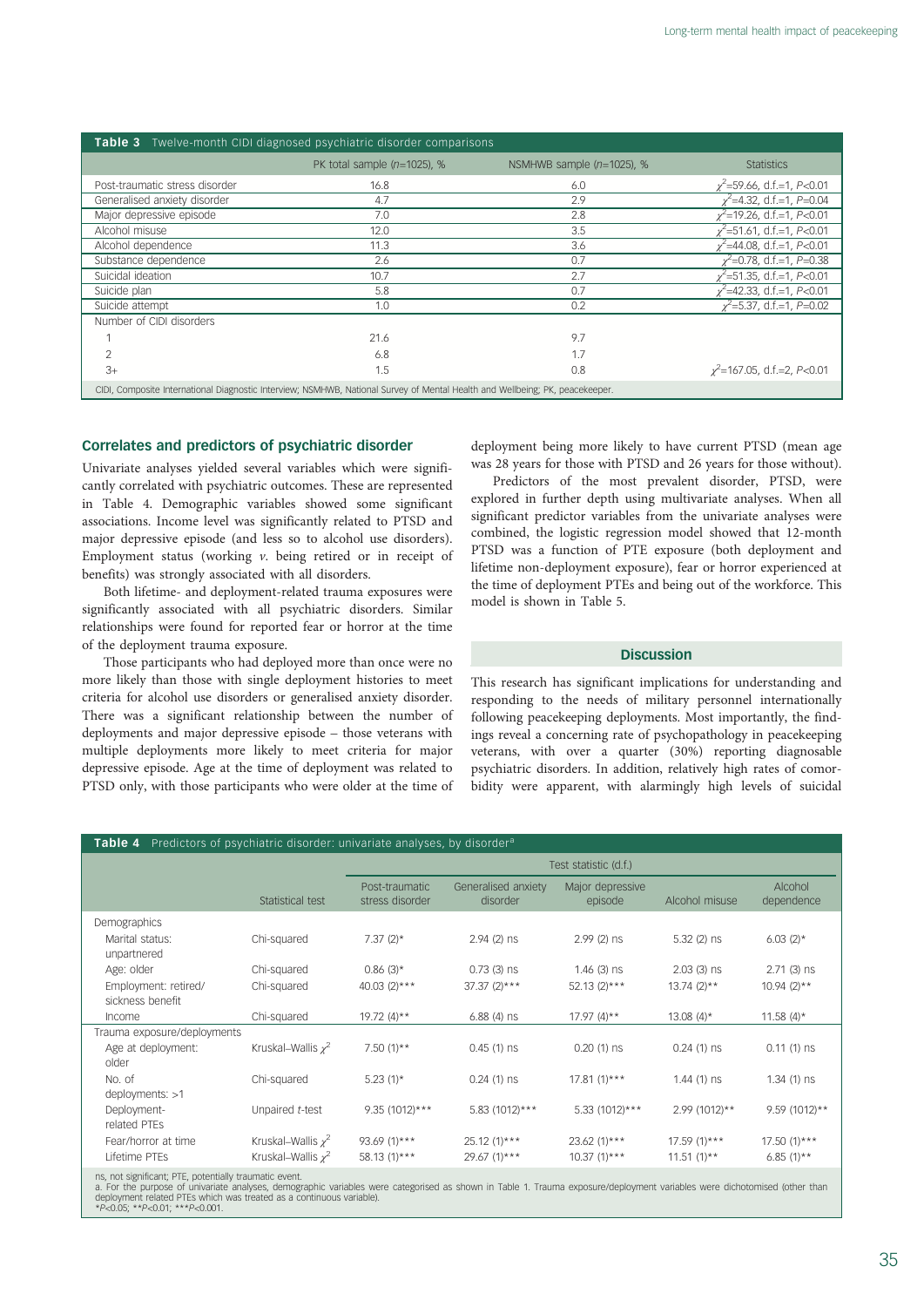| <b>Table 5</b> Logistic regression model for 12-month CIDI-diagnosed post-traumatic stress disorder <sup>a</sup>                                                                                                                                                                                                                                                                                                                                                                           |                               |                                        |            |               |  |  |  |
|--------------------------------------------------------------------------------------------------------------------------------------------------------------------------------------------------------------------------------------------------------------------------------------------------------------------------------------------------------------------------------------------------------------------------------------------------------------------------------------------|-------------------------------|----------------------------------------|------------|---------------|--|--|--|
| Predictor                                                                                                                                                                                                                                                                                                                                                                                                                                                                                  | <b>Base</b>                   | Comparator                             | Odds ratio | 95% CI        |  |  |  |
| Life events checklist                                                                                                                                                                                                                                                                                                                                                                                                                                                                      | 0–4 events                    | $5+$ events                            | 2.98       | 1.85-4.82     |  |  |  |
| Number of exposures from the TSES-R2                                                                                                                                                                                                                                                                                                                                                                                                                                                       | $0-9$ events                  | $10+$ events                           | 1.60       | $1.00 - 2.54$ |  |  |  |
| Fear and/or horror from deployment                                                                                                                                                                                                                                                                                                                                                                                                                                                         | No feelings of fear or horror | Feelings of fear or horror at the time | 2.73       | $1.70 - 4.40$ |  |  |  |
| exposures at the time                                                                                                                                                                                                                                                                                                                                                                                                                                                                      |                               |                                        |            |               |  |  |  |
| Employment                                                                                                                                                                                                                                                                                                                                                                                                                                                                                 | Working full or part-time     | Retired/sickness benefits              | 1.94       | $1.32 - 2.84$ |  |  |  |
| CIDI, Composite International Diagnostic Interview; TSES-R2, Traumatic Stress Exposure Scale-Revised 2.<br>a. Logistic regression model statistics: Hosmer & Lemeshow $r^2$ =4.12, d.f.=6, P=0.66. -2LL=777.80. Model correctly classified 82.4% of study participants. Age, marital status, income, age<br>at deployment and number of deployments were all entered into the model as categorical variables (as categorised in Table 1), but were not found to be significant predictors. |                               |                                        |            |               |  |  |  |

ideation. It is noteworthy that these elevated rates of psychiatric morbidity were present 12–24 years after the index peacekeeping deployments, suggesting persistent, long-term disability and distress. Notably, the rates of psychiatric disorder, comorbidity and suicidality in peacekeepers were all found to be significantly higher than those found in the civilian comparator sample. The prevalence rates found here are towards the upper end of the range of previously reported studies examining peacekeeper mental health outcomes using self-report data.<sup>15</sup> In relation to PTSD more specifically, the rates reported here (16.8%) are also well above the pooled prevalence of 5.3% found in Souza et al's meta-analysis.<sup>1</sup>

Importantly, however, the rates of psychiatric disorder reported in this study are comparable with mental health outcomes of combat veterans drawn from methodologically rigorous studies using structured interview methods. Such studies of Vietnam and Gulf War veterans report overall prevalence rates of between 17% and  $33\%$ ,<sup>1,6,21</sup> with the extent of psychiatric disorder reported in this study at the upper end of this range. Similarly, the 17% PTSD rate reported here is at least comparable with the 15% and 12% respectively in the USA and Australian Vietnam veteran studies and US personnel who had been deployed to Iraq or Afghanistan (12.9% and 6.2% respectively).5 Finally, the 30% rate of psychiatric morbidity reported in this study far exceeds the 14.9%<sup>9</sup> and 21%<sup>8</sup> prevalence rates reported across population studies of active military services. These comparisons with both active military and veteran samples are of importance since they suggest that peacekeeping deployments may, in fact, be more pernicious with regard to some mental health outcomes than combat deployments. This is of importance in understanding and delivering support to this unique population.

As might be expected, the peacekeepers were relatively mentally healthy prior to being deployed, with significantly lower incidence of all psychiatric disorders, other than alcohol use disorders, than their civilian counterparts. This is not surprising in the context of rigorous selection processes. These low rates prior to deployment, however, make the poor mental health outcomes for peacekeepers even more striking. The findings also highlight that peacekeepers are exposed to significant levels of lifetime- and deployment-related PTEs. Given that the majority (74%) of this cohort had deployed only once (and therefore their only active deployment had been a peacekeeping deployment), this reinforces the fact that modern-day peacekeeping deployments are frequently hazardous.<sup>10–12</sup>

Indeed, in the peacekeeper cohort, psychiatric disorder was most strongly and consistently associated with high levels of exposure to PTEs and to fear and/or horror related to these PTEs. Number of deployments was a predictor only for major depressive episode, with peacekeepers deployed more than once having twice the risk of current major depressive episode. Deployment type did not appear to be related to mental health outcomes, with personnel deployed to the different peacekeeping missions included in this study showing no significant differences in rates of psychiatric disorder. These findings are consistent with

previous findings which suggest that it is not the number or type of deployments per se that are the most important factors; rather, it is the actual experiences of PTEs on those deployments that increase risk for subsequent disorder.<sup>8,14</sup> The finding of the major depressive episode-specific risk of multiple deployments indicates, however, that although not PTE-related, there may be a cumulative emotional impact associated with repeated dislocation from life at home.

## Implications

Given the increasing international operational tempo in peacekeeping operations, the finding that peacekeeping missions are associated with substantial risk for subsequent psychiatric morbidity and distress is concerning and makes it imperative to assertively address this issue in current and future peacekeeping deployments. The needs of peacekeepers should be recognised within initiatives aimed at improving the mental health of military personnel. Initiatives focusing on prevention, early recognition and easy access to evidence-based treatments are a high priority for peacekeeper cohorts. The level of suicidality is of particular concern and signals the importance of specifically targeting existing mental health and suicide prevention programmes to peacekeepers and veteran peacekeepers. It is important that treating clinicians are educated regarding the potential nature and impact of peacekeeping missions so that timely diagnosis and treatment are offered.

The particularly elevated rates of PTSD in peacekeepers relative to active military and veteran comparators suggest that traumafocused treatments should be central to interventions with this population, whereas more general mental health prevention and intervention strategies may be applicable across all military deployments (including for peacekeepers). The level of suicidality is of particular concern and signals the importance of specifically targeting existing mental health and suicide prevention programmes to peacekeepers and veteran peacekeepers.

A final implication of the current findings is that of service planning for the future. Given the duration of illness, it is unreasonable to expect substantial drops in disorder prevalence over the coming years. Thus, it is reasonable to assume that over a quarter of peacekeeper veterans are likely to continue to have a need for some kind of mental healthcare and support over the long term. As this group continues to age, they will present particular challenges for care. Budgetary and service development projections should bear this in mind.

## Strengths and limitations of the study

The design of this study addresses many of the gaps in the current literature regarding peacekeeper mental health outcomes. The use of a civilian comparator sample provides some context for understanding the levels of psychiatric morbidity in this peacekeeper sample. The study also provides data on the longer-term mental health outcomes of peacekeepers, which have been lacking in the existing evidence base. The adoption of structured clinical interviews is consistent with international best practice for this